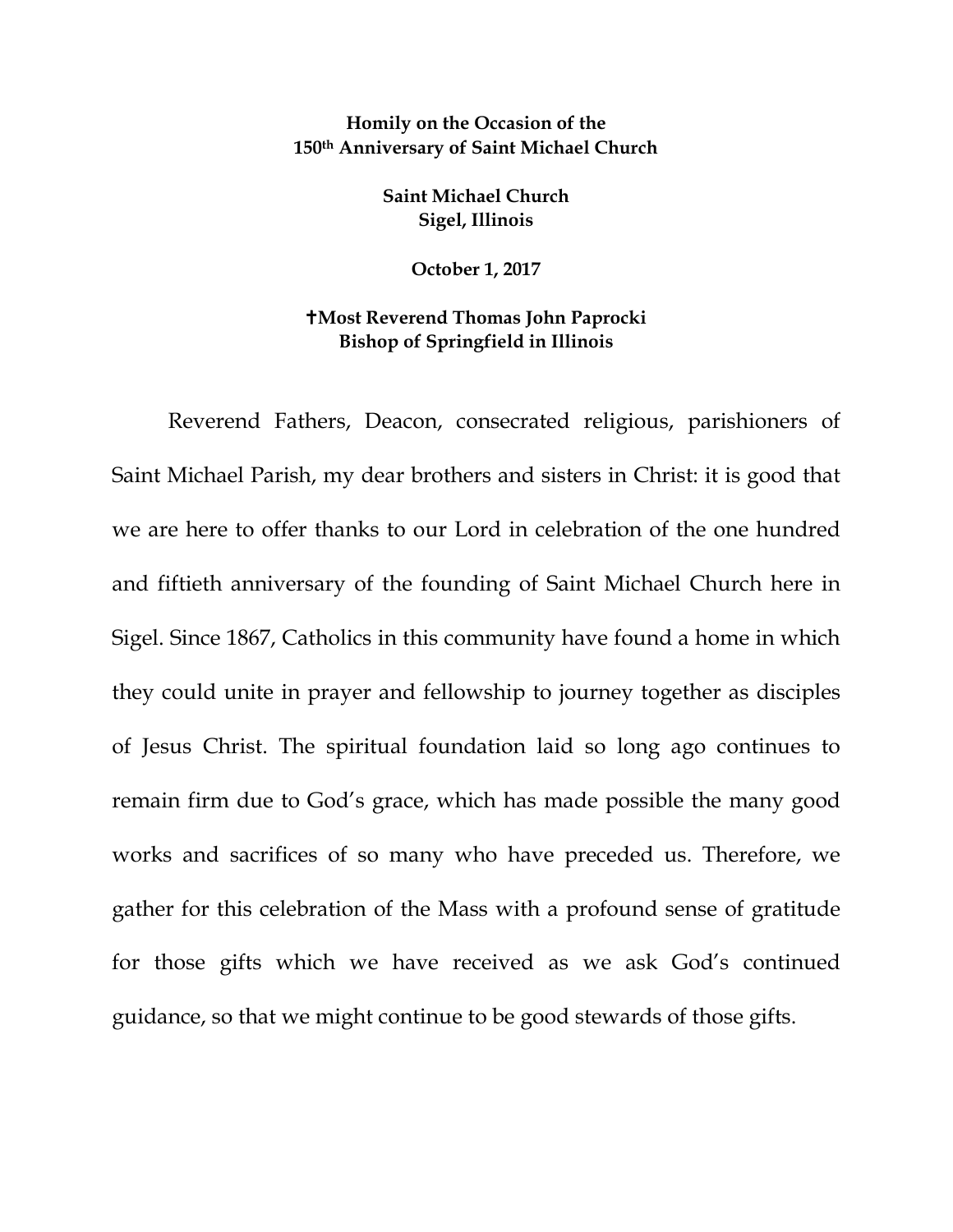On an anniversary such as this, it is natural to wonder what life was like 150 years ago. Looking at our circumstances here today in the year 2017, the differences in our country and world, as well as our way of life, seem vast. In 1867 Andrew Johnson was the 17<sup>th</sup> president of the United States, just two years after succeeding President Abraham Lincoln following his assassination; Nebraska was admitted at the 37<sup>th</sup> state in these United States; and William H. Seward, the Secretary of State, purchased Alaska for a sum of 7.2 million dollars. Also in 1867, the first elevated railroad began service in New York city, the University of Illinois at Urbana-Champaign was established, and here in Sigel, a church was established under the patronage of Saint Michael the Archangel.

While there is no detailed account regarding the decision to establish a Catholic community here in Sigel, what we do know points to the fact that the founders of this church committed themselves to following the Gospel of Christ and living as His disciples. In particular, they seem to have understood the message that we heard in our readings today, that of the importance of being obedient to the will of God.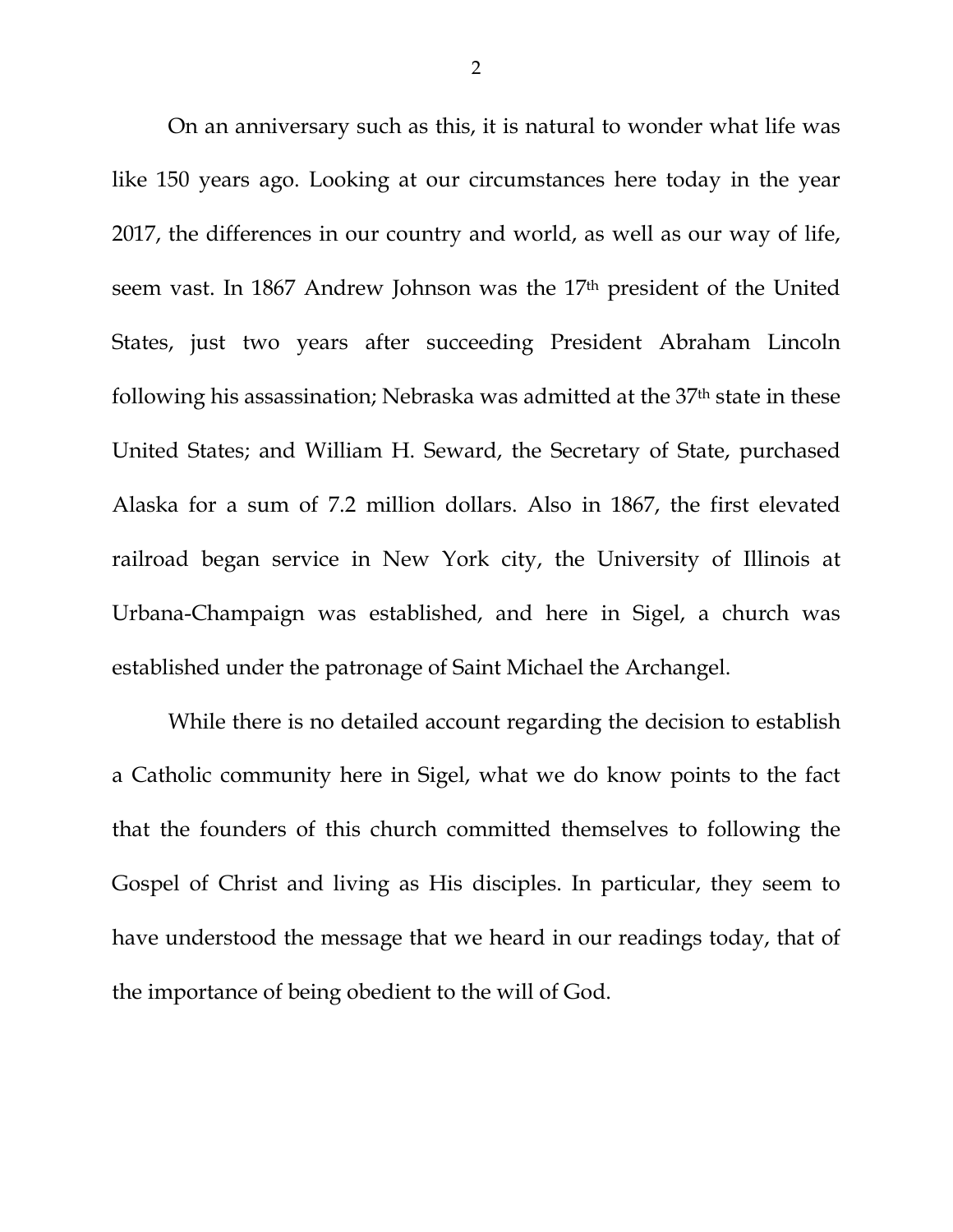Just a few moments ago, in our second reading, we heard from Saint Paul that the obedience of Jesus was not simply a submission to the will of the Father; rather, our Lord perfectly united Himself to the plans of the Father for our salvation. In doing so, our Lord gives us, His disciples, an example of what perfect obedience is: to make an active choice to follow the will of God in our lives. Like that of Jesus, our obedience to the will of God in our lives begins with freedom, the freedom to choose to follow the path that will lead to even greater freedom and ultimately our heavenly reward, or to follow the path that focuses on ourselves and the goods that the world gives, which will lead to restriction of our relationship with God and ultimately, if not corrected, to our loss of eternal life in Heaven.

In this regard, following the will of God for our lives gives us direction in roughly the same way that markings on the road give direction to travelers. When driving, we don't feel restricted by the markings on the highway; on the contrary, they give us the freedom to focus on other things. So too, our obedience to the will of God in our lives gives us the freedom not to spend all of our time focusing on what is next or what we should do; rather, it frees us up to focus on living authentic lives that are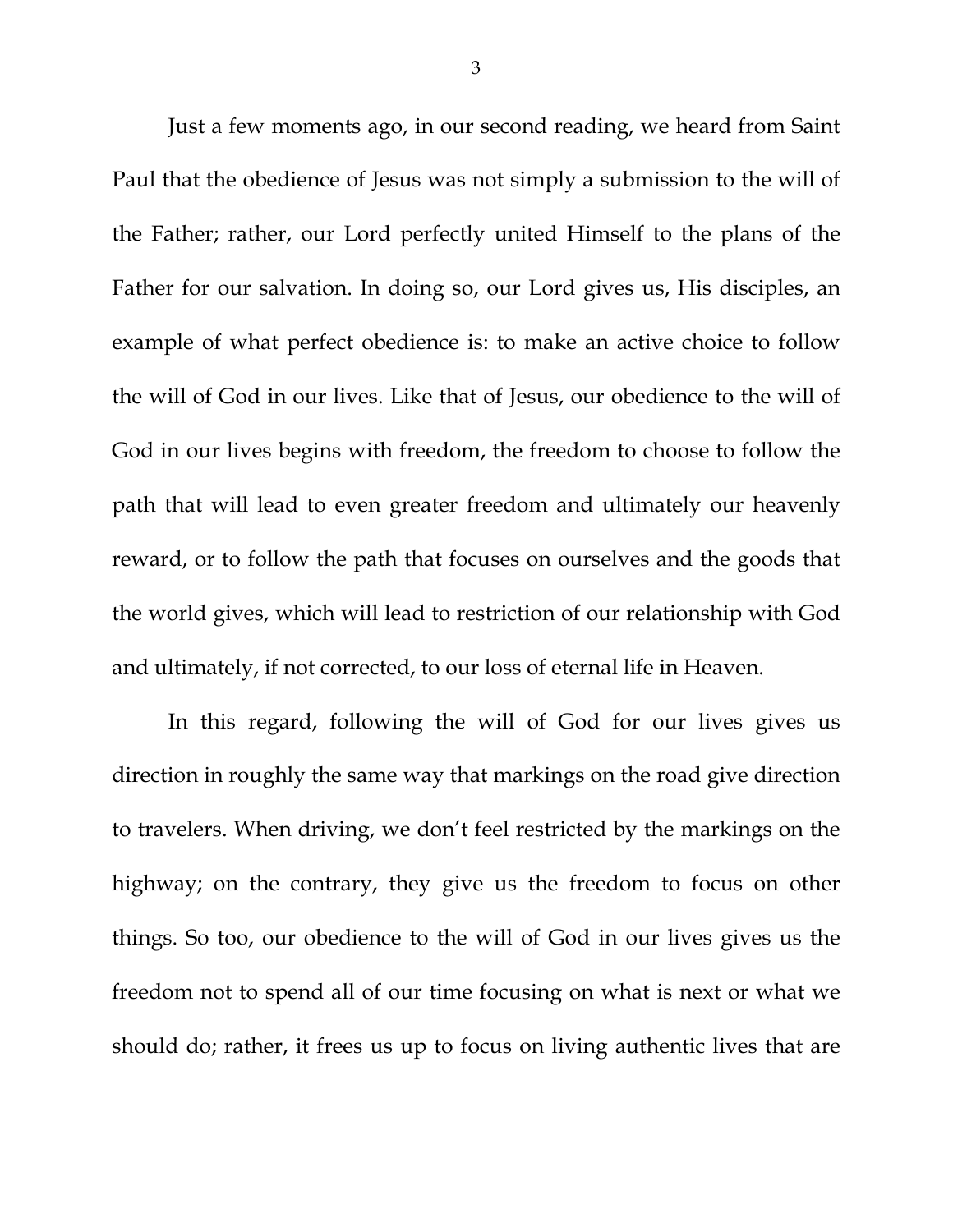committed to being Christ's disciples and good stewards of the many gifts that we have been given.

In our Gospel as well, we see Jesus speaking to the chief priests and the elders of the Jewish people about this very same topic. One of the keys to understanding the parable that our Lord lays out for them is to understand that those to whom our Lord is speaking are the people that said they would obey the will of God, but did not, and those who said that they would go their own way, but in the end, had a change of heart and took God's way.

It is, however, also important for us to understand that the parable is really not praising either son, for neither of them is the kind of son that would bring complete happiness and satisfaction to his father. While the first son, the one who said that he would not be obedient to the father but in reality did what his father asked, is certainly preferable to the second son, the perfect son would have been one who accepted his father's request with obedience and then also went and carried out what his father had requested. We all know people in our own lives who fall into either of the first two groups, or perhaps we ourselves also fall into one of these groups.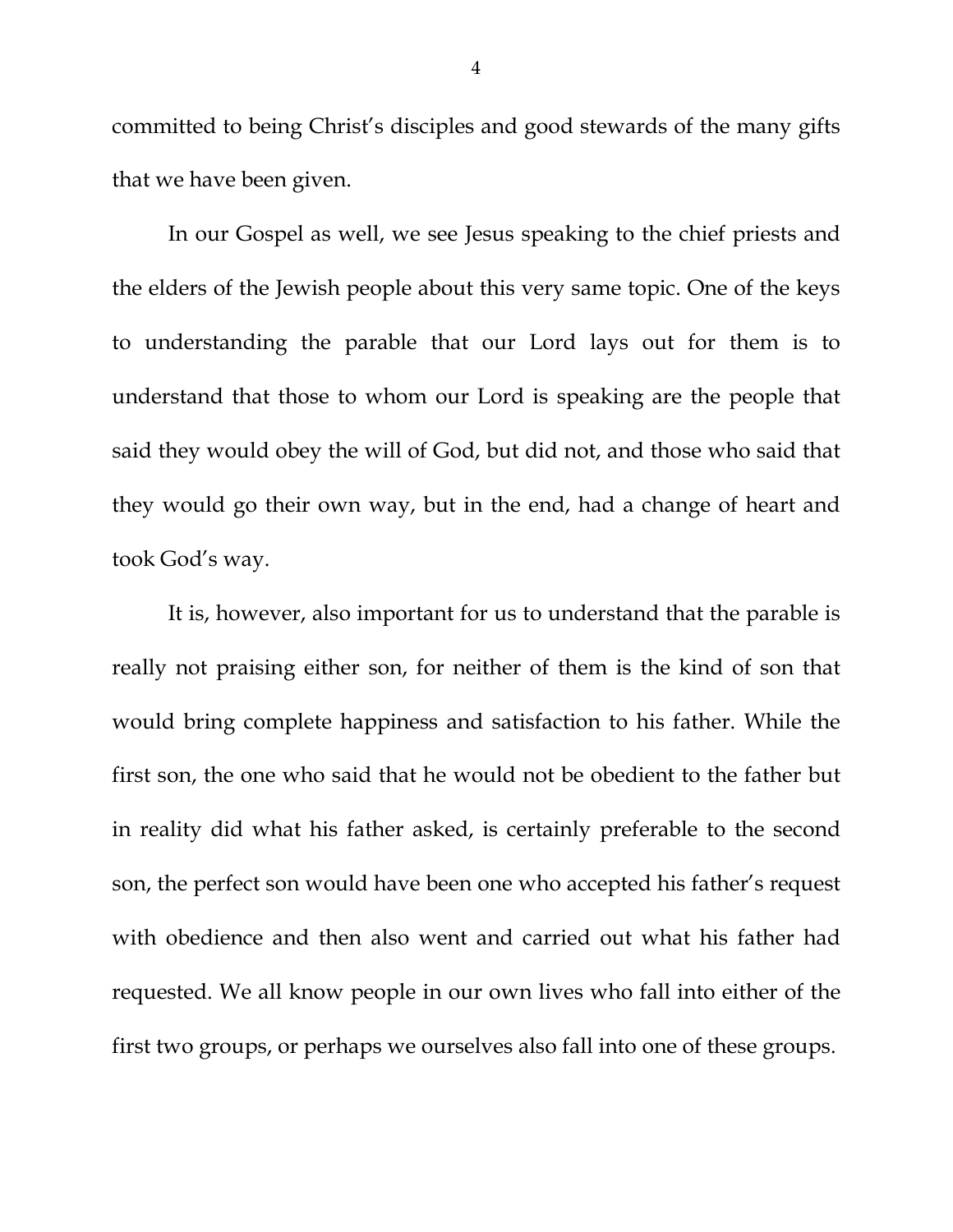My dear brothers and sisters in Christ, if we fall either into the group of people who promise the Lord great things but in practice don't follow through on our commitments, or the group that sets out to fulfil our own will but then ends up submitting to the will of God, let us strive to follow the example of the saints more perfectly, especially Saint Michael the Archangel, whose feast day we celebrated this past Friday. As Saint Michael overcame Satan and his minions, may we strive in the spiritual battles that confront us to be obedient to the will of God in our lives and in our actions, so that we too might experience the freedom that comes from truly living as Christ's disciples in the midst of the world.

As we now continue our celebration of this Mass, we bring to the Lord our gratitude for all of the gifts that we have been given, especially the gift of this parish. We are grateful also for the vocations of the priests and religious sisters that have come from this parish and those who have served in this parish, and we pray for more young people to have the courage and strength to say yes to God's call to follow Him and serve His Church. May the Lord expand our hearts through the reception of the Eucharist, so that we might willingly and joyfully commit ourselves to the

5